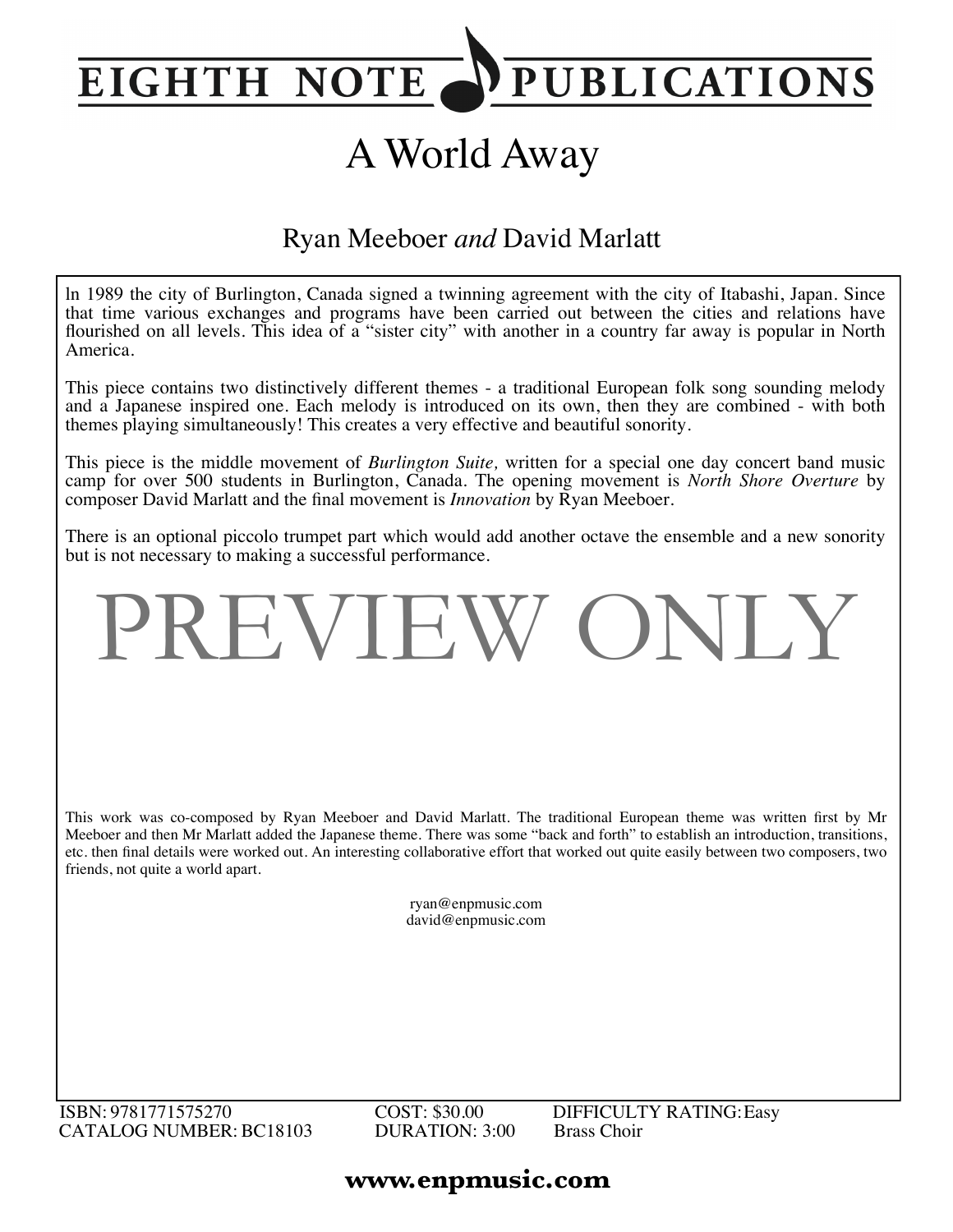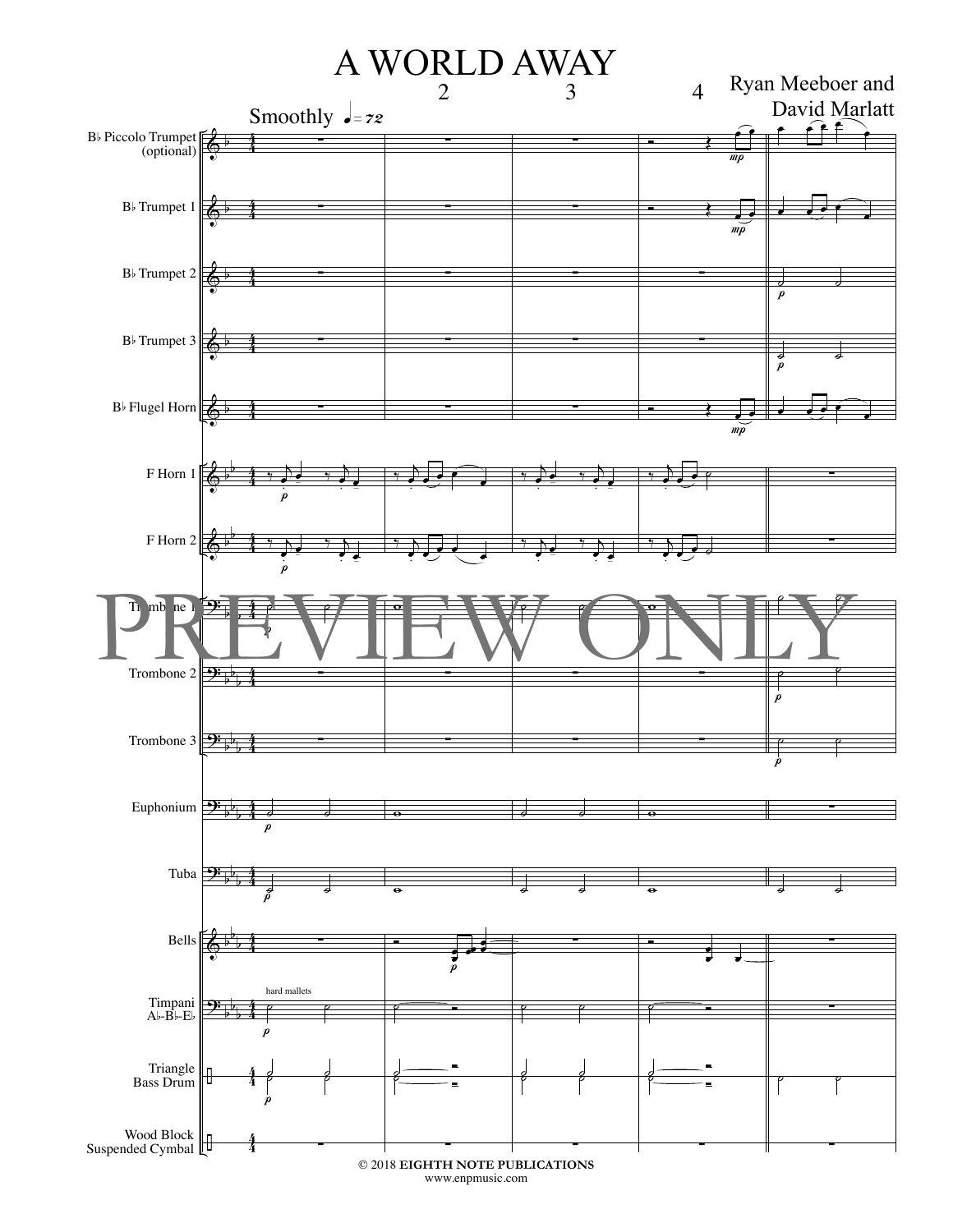

A WORLD AWAY pg. 2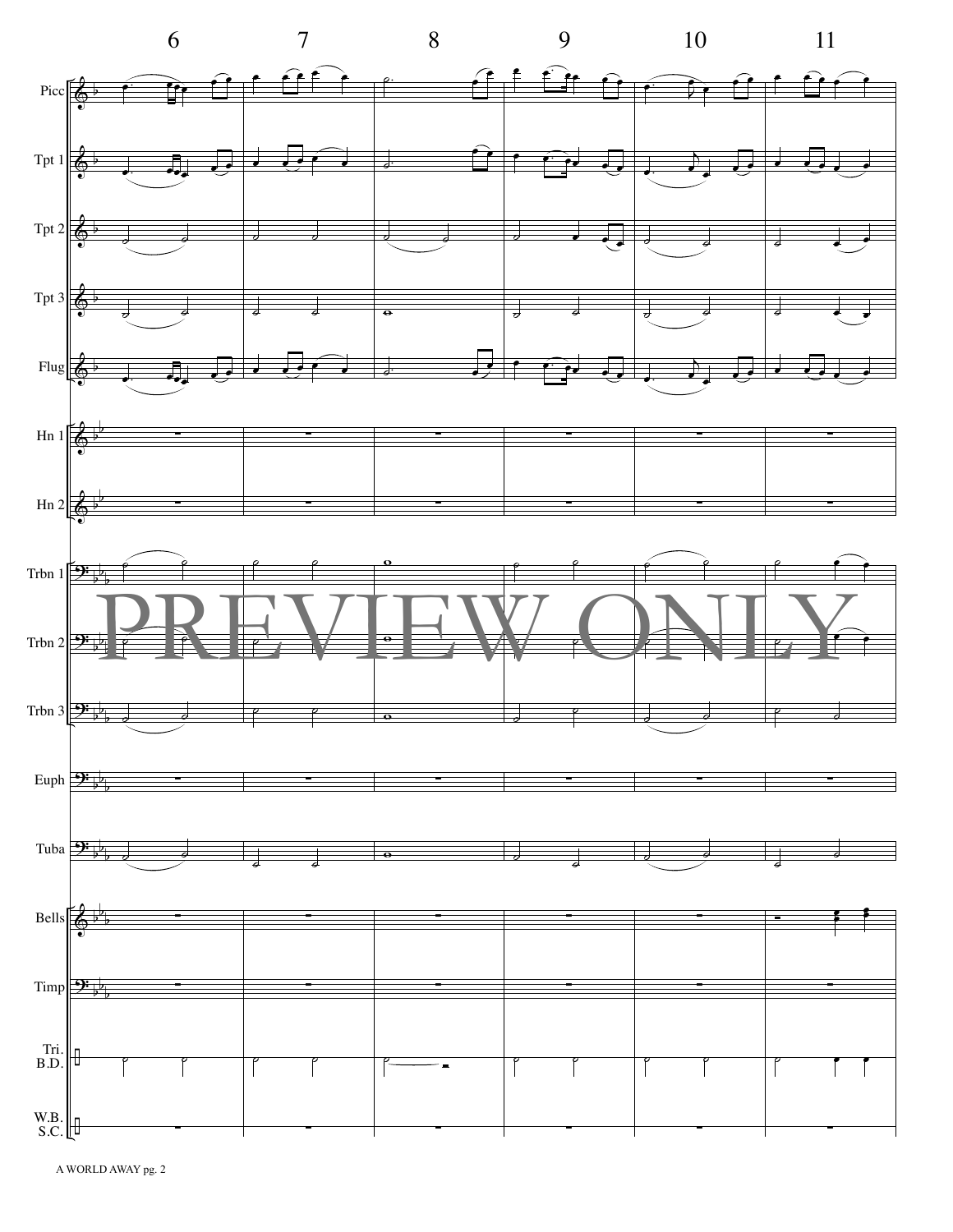

A WORLD AWAY pg. 3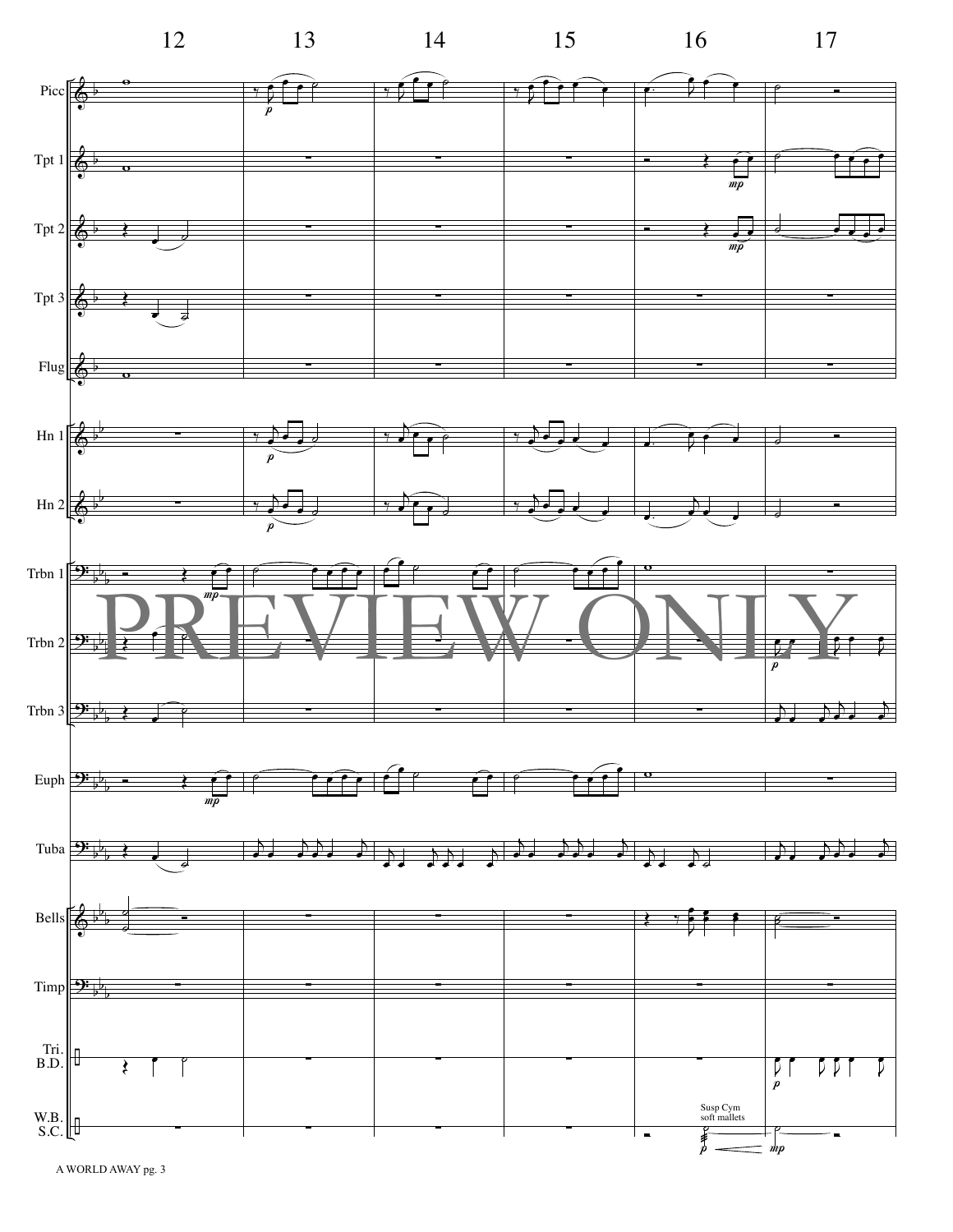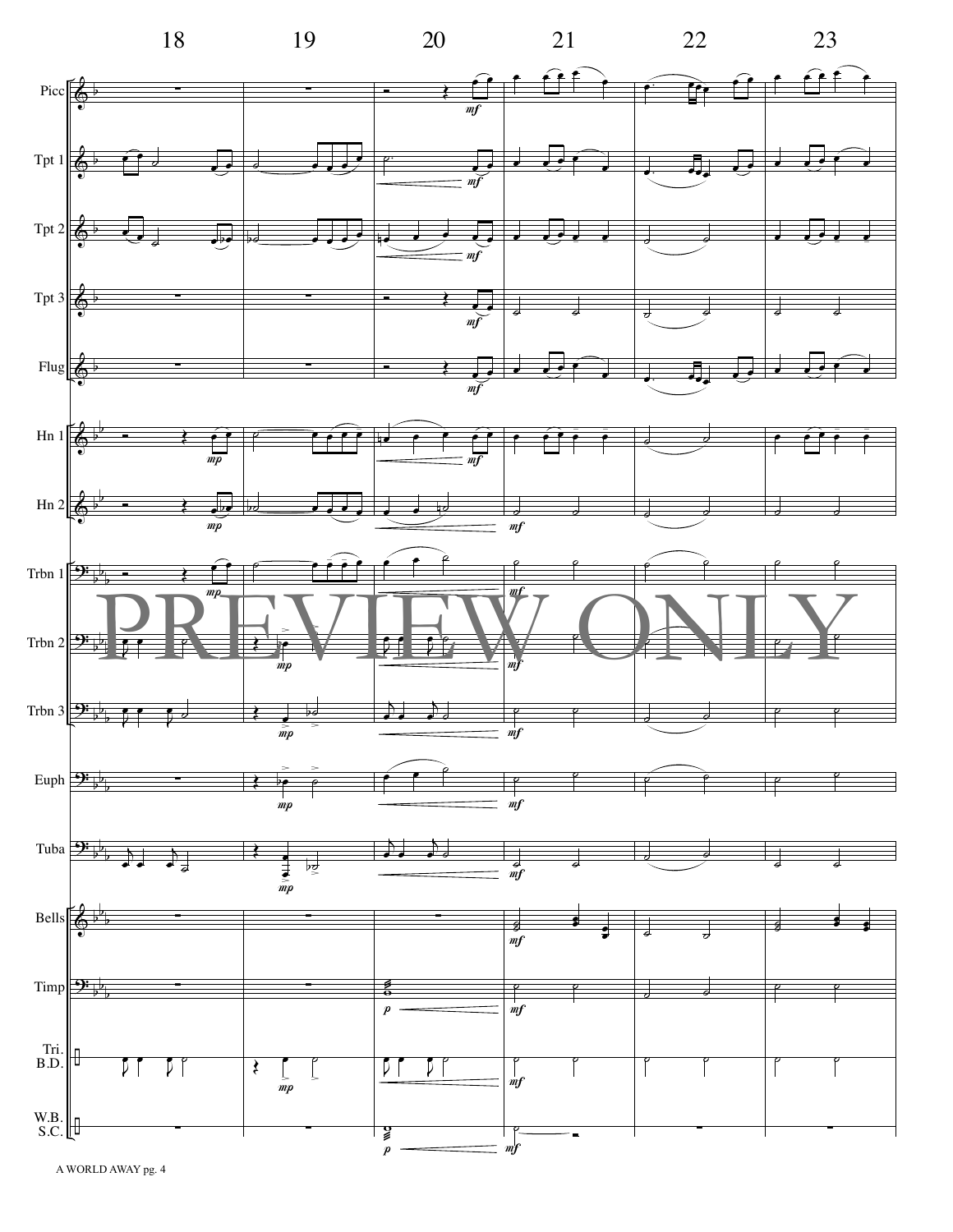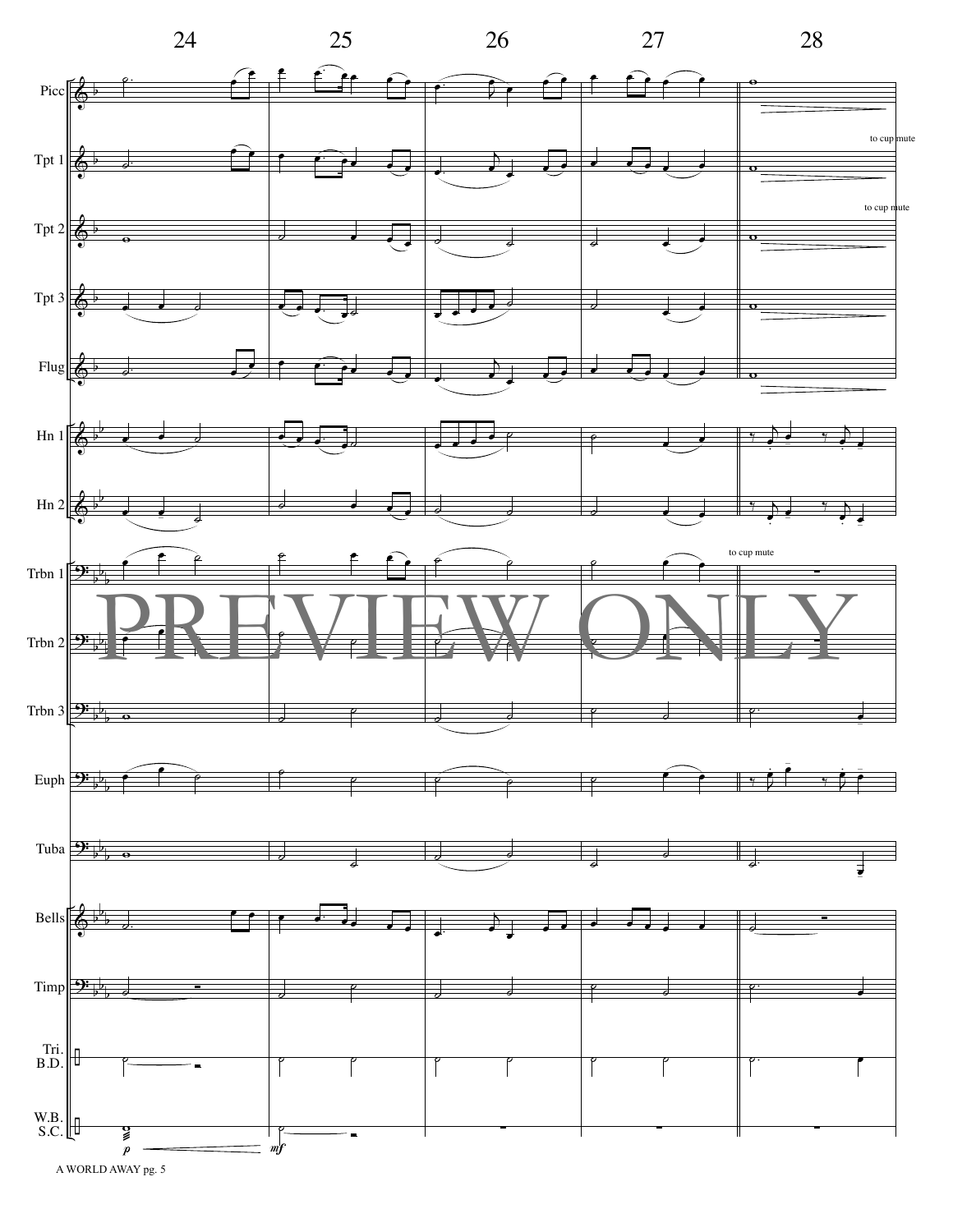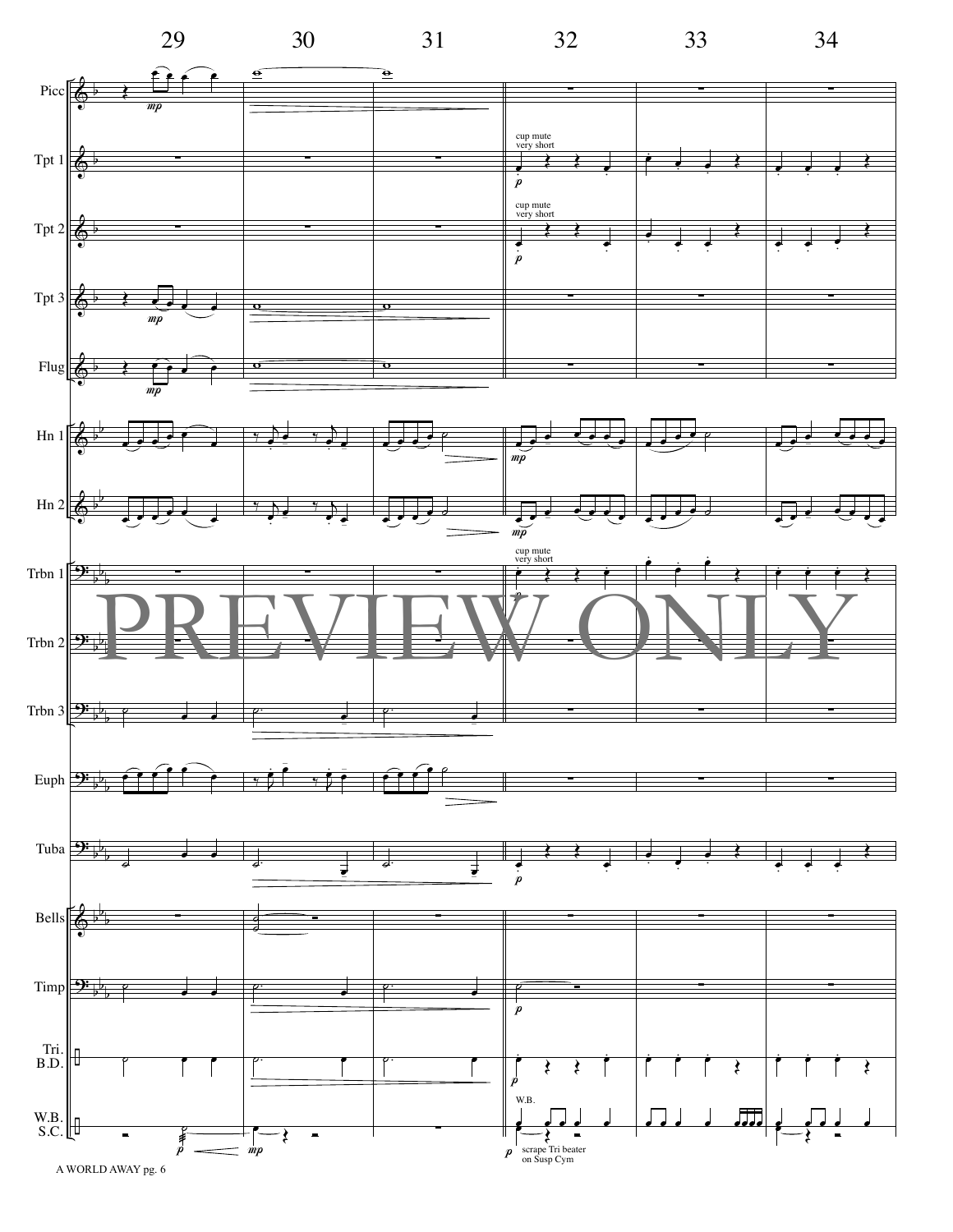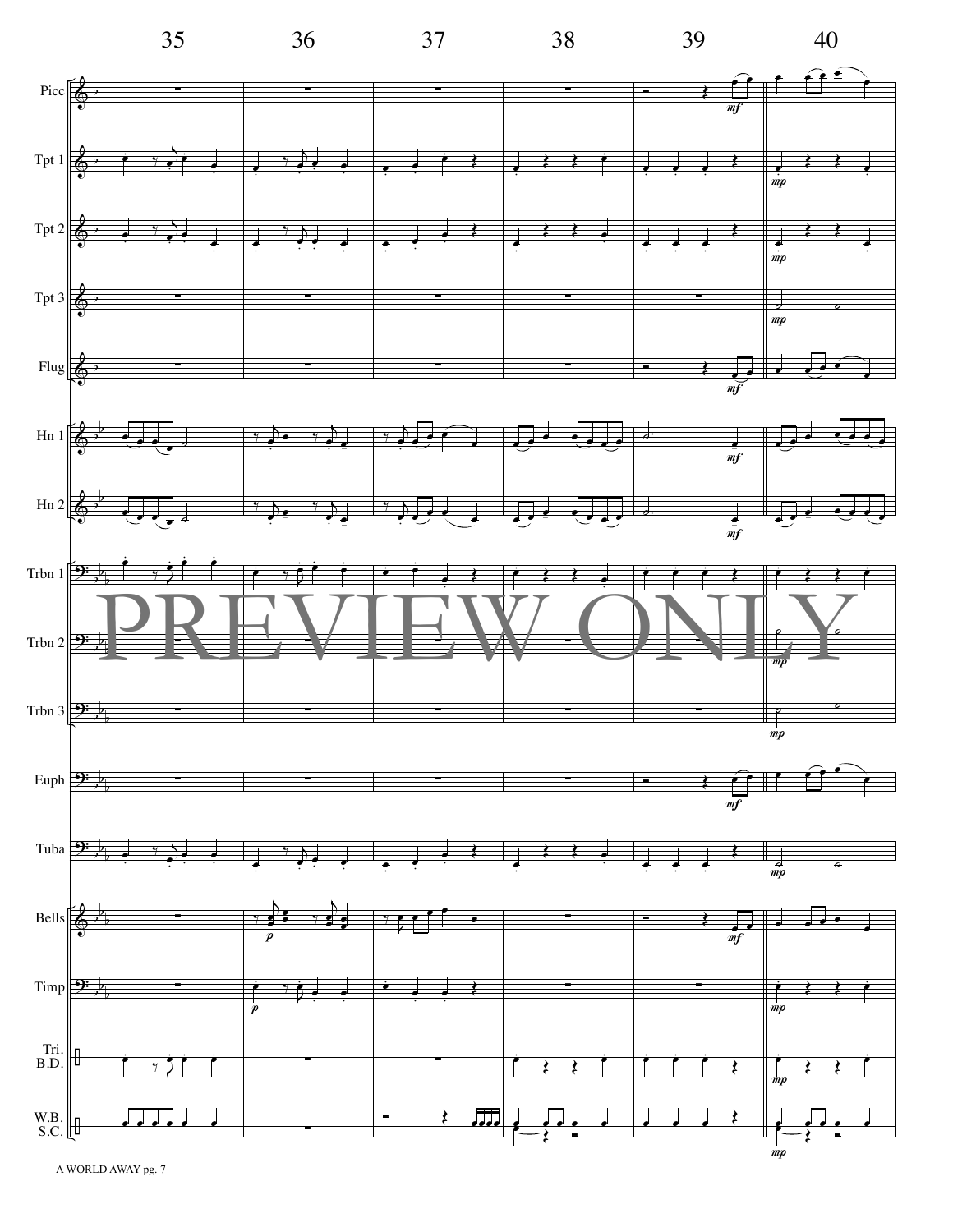